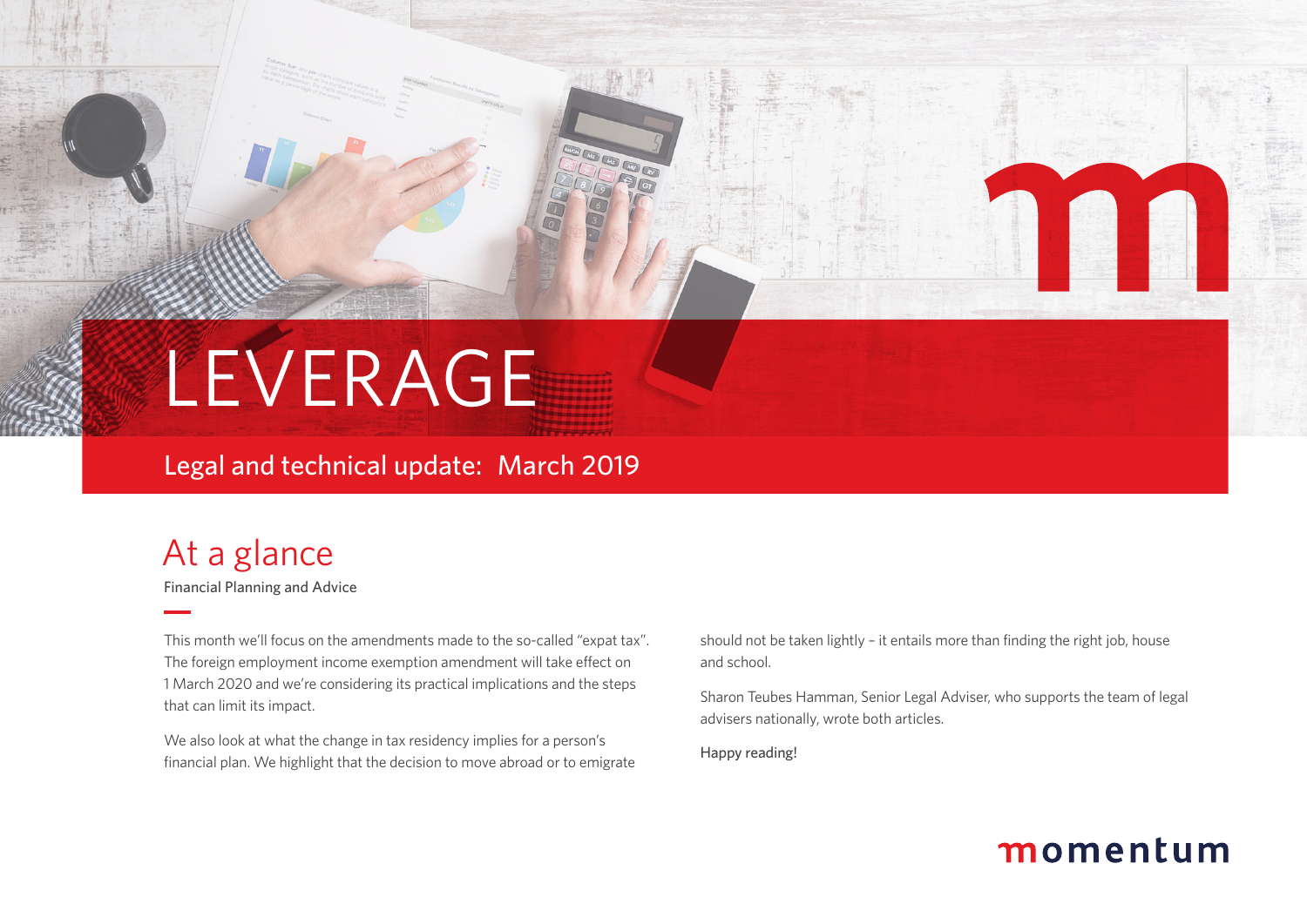# Expat tax and residency

South African tax residents working abroad are thinking twice whether to remain a South African tax resident or not. This is after the amendment of the foreign employment exemption in section 10(1)(o)(ii) of the Income Tax Act in 2017, an amendment that limits this exemption, commonly referred to as "Expat tax".

The effective date of the amendment is 1 March 2020.

#### Why the change?

The exemption was introduced in 2001 to eliminate double taxation when a South African taxpayer works abroad. At the time the country didn't have many double taxation agreements (DTAs) with other countries, but currently there are 78 DTAs and so the risk of double taxation is much lower.

One of the main driving forces behind the amendment was the double-no-taxation instances that arose where a South African tax resident works in a tax-neutral jurisdiction and therefore no tax being paid in the host country and no tax paid in South Africa.

The amendment focusses mostly on the person working and earning an income abroad, but doesn't contribute to the tax base supporting the life that their family – who remains in South Africa – enjoys.

#### The current position

South African tax residents working abroad enjoy an income tax exemption for all foreign employment income earned abroad. This is the case as long as they are physically outside the country for more than 183 days during any 12-month period, of which more than 60 days are consecutive. The following example will illustrate the exemption:

Jackson is a pilot and works abroad. He has been working in Dubai. His income for the year is R1 550 000 and he also enjoys fully paid for accommodation, meals and transport, valued at R250 000 per annum.

During the last 12 months he only returned home for his father's 70th birthday party – which took place over a week in November and he returned for a break of three weeks in January.

He did not earn any additional income during the year.

For the tax year ending 2019, his total income of R1 800 000 will be exempt from income tax in SA due to the provisions contained in section 10(1)(o). No tax is paid in Dubai.

#### 'Expat tax' day – 1 March 2020

The amendment introduces a cap to the exemption. It determines that the first R1 000 000 of foreign employment income earned during the tax year will be exempt from income tax. If we consider Jackson's situation from 1 March 2020, the tax situation at the end of that tax year will be as follows:

| Total income earned | R1800000 |
|---------------------|----------|
| Less exemption      | R1000000 |
| Taxable income      | R800000  |
| Tax payable*        | R230820  |

*(\*Based on the 2019/20 tax rates.)*

Therefore his net income will reduce from R1 800 000 to R1 569 180.

### Will residency status have an impact?

Residency – specifically tax residency – will have an impact on the effect of this amendment. If a person works and earns income abroad and is a tax resident in South Africa, that person will be taxed on their worldwide income in South Africa and the R1 000 000 exemption will apply in respect of foreign employment income. The foreign employment income earned in excess of this amount will be subject to normal income tax in South Africa.

#### Resident for income tax purposes

In terms of the Income Tax Act, a natural person is resident for income tax purposes if the person:

- Is ordinarily resident in South Africa; or
- Meets all the requirements of the physical presence test; and
- Is not deemed to be exclusively a resident of another country for the purposes of the application of any tax treaty.

The concept of 'ordinarily' resident is not defined in the Act and the requirements to fulfil this test have developed over many court cases. The concept of 'ordinarily' resident is the first test conducted during a tax year to determine a person's tax residency and only if a person is not ordinarily resident during a tax year, is the physical presence test done.

The ordinarily resident test is a factual test and considers all the facts and circumstances of each individual. It determines that if the person considers South Africa to be their home – where they would return to from the worldwide roaming – then that person is a resident for tax purposes.

Factors that can be considered include the following:

- The most fixed and settled place of residence
- The habits and mode of life
- The location of the workplace, interests and personal belongings
- The status of the person in South Africa and the other country – did they emigrate or immigrate, are they working on a work permit, and what are the conditions, etc.;
- Nationality;
- The person's application for permanent residency or citizenship; and
- Periods abroad, reasons to visit South Africa and the frequency of those visits, etc.

This list is not exhaustive, serves as a guideline and shows that all factors are considered when applying this test.

The physical presence test is based on the amount of time a person is in South Africa during the year of assessment (tax year) and also during preceding tax years. This test is only conducted if the person is not ordinarily resident during that tax year. The requirements refer to the number of days that a person must actually be present in the country during a tax year and also during the five tax years preceding the year under consideration.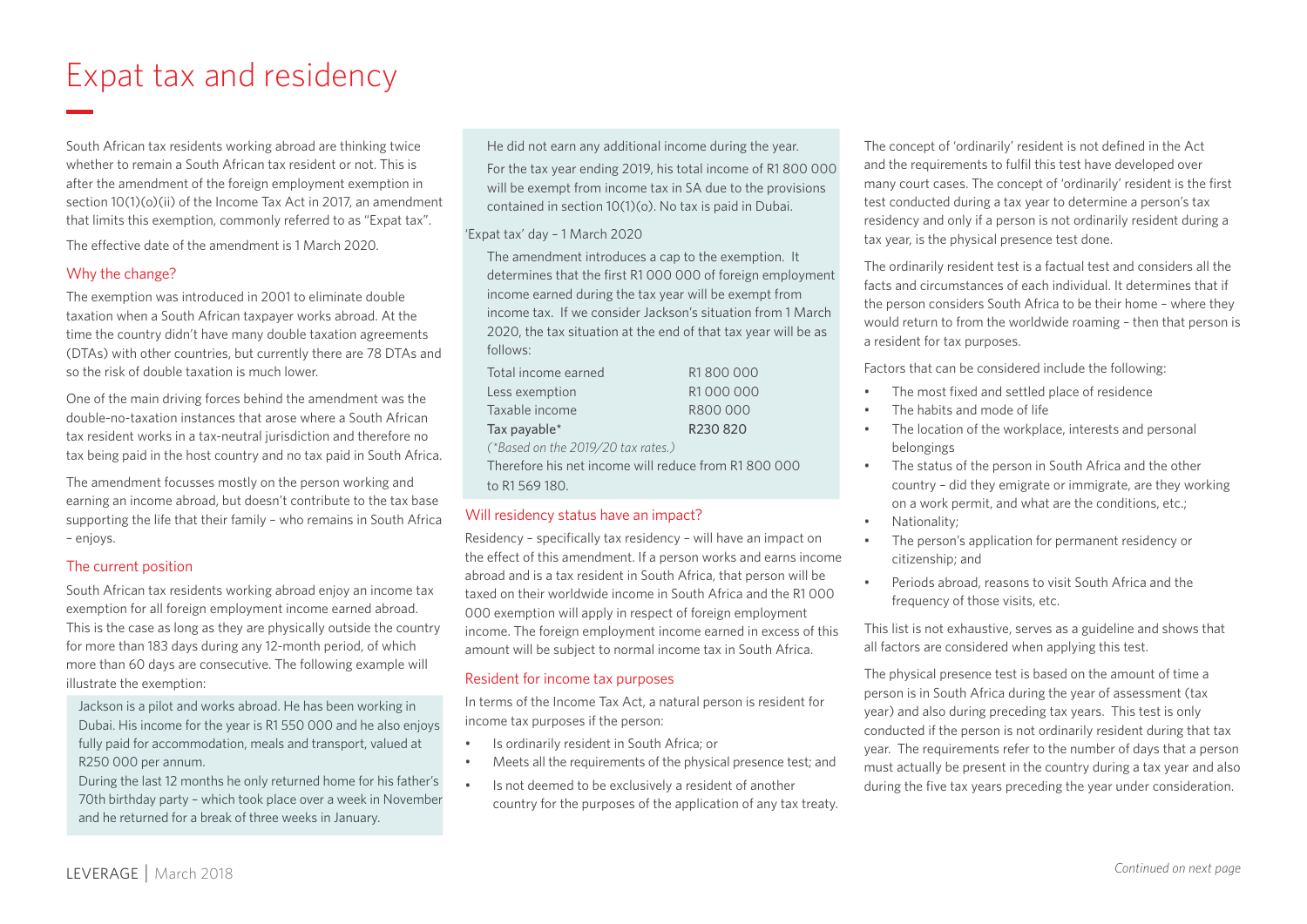#### *Continued from previous page*

Based on this test, a person is a South African tax resident and liable for income tax on their worldwide income in South Africa if they are physically present in the country for a period or periods exceeding –

- 91 days in aggregate during the year of assessment under consideration;
- 91 days in aggregate during each of the five years of assessment preceding the year of assessment under consideration; and
- 915 days in aggregate during the five preceding years of assessment.

If a person, who is a resident, is physically outside the country for a continuous period of at least 330 full days immediately after the day on which such person ceases to be physically present, that person's tax residency is deemed to have ceased on the day that they left the country.

It is important to remember that a natural person who is ordinarily resident, spending time outside the country and who intends returning is regarded as a tax resident regardless of the period of time spent outside the country.

#### Residency for exchange control purposes

A person's residency status for exchange control purposes is not relevant when considering the impact of this amendment to the exemption, however, it is a factor to consider when determining if someone is ordinarily resident when determining tax residency, and therefore it is worthwhile giving it an overview.

A resident for emigration purposes is defined in the Currencies and Exchanges Manual for Authorised Dealers as follows:

"Resident means any person (i.e. a natural person or legal entity) who has taken up permanent residence, is domiciled or registered in South Africa."

It is not based on citizenship but rather where a person resides on a permanent basis. There are essentially four types of persons recognised by the South African Reserve Bank (SARB) for exchange control purposes:

• SA resident living in SA;

- SA resident temporarily abroad living abroad and working abroad but no formal emigration process followed;
- Non-residents those who have formally emigrated from SA; and
- Non-residents those that were never a resident in SA (example: working on a temporary work visa).

A South African resident temporary abroad will be seen as a resident for exchange control purposes, even if that person has taken up foreign citizenship.

It is clear that a person who is a resident for exchange control purposes is not necessarily a resident for tax purposes and vice versa. The outcome is that one cannot simply say that a person will cease to be a tax resident if that person emigrates – there is more to shedding tax residency than merely following the emigration process.

#### Financial emigration – the light at the end of the tunnel?

While financial emigration is 'marketed' as the beacon of hope and the only way to get around the amendment, it is not necessarily true for all.

Financial emigration is where the South African resident, temporarily abroad, formally emigrates. Up to now, this has been a process followed with the main purpose to access and transfer all South African funds abroad, particularly those in retirement annuities (and now also preservation funds), prior to retirement.

Will financial emigration result in a change in tax residency? Not necessarily. As indicated above, emigration is one of the factors – not the only one – that is considered when determining if a person is ordinarily resident.

Sars Interpretation Note 3, issued on 20 June 2018 and dealing with the ordinarily resident definition, states the following:

"Generally, if a natural person emigrates from the Republic to another country, that person ceases to be a resident of the Republic from the date that person emigrates."

From a practical perspective, when a person completes the emigration process, they will no longer be a resident for exchange control purposes and it is likely that it will result in them no longer being ordinarily resident in South Africa due to their intention to leave the country permanently.

That will result in the physical presence test being applied in that following tax year to determine if they are still a resident for tax purposes. If they are absent from South Africa for 330 days over the two years, they will no longer be a South African tax resident. The effective date will be the date on which emigration took place.

From that date, worldwide income will no longer be subject to income tax in South Africa – only income from a South African source will still be subject to tax in the country – subject to the provisions of any double taxation agreement that may exist between South Africa and that relevant country.

#### Can a person 'hide' from the consequences of this amendment?

The next question is 'How will Sars know that I am earning income abroad?'

Firstly, Sars probably already knows about the income, as a tax resident earning income abroad, the taxpayer would have completed tax returns each year and relying on the section 10(1)(o) exemption and therefore paying no tax on the foreign employment income. It will not be possible to just disappear from the tax radar – and therefore Sars will know.

In addition, the world is sharing data in terms of many international treaties and therefore it is highly unlikely that someone will be undetectable.

#### Consult an expert

Another round of discussions took place to consider the impact of the amendment. Sars and Treasury remain steadfast in the plan to implement the amendment and therefore the current status is that its implementation will go ahead.

It is obvious that many people will consider formal emigration as a prevention method when faced with expat tax. However, it is important that experts are consulted to determine what the best course of action in a specific situation would be.

Before making the final decision to change tax residency, the actual implications of that decision should be considered, and only once all the facts are on the table can an informed decision be made. The following article will highlight the most pertinent consequences when changing one's residency status for tax purposes.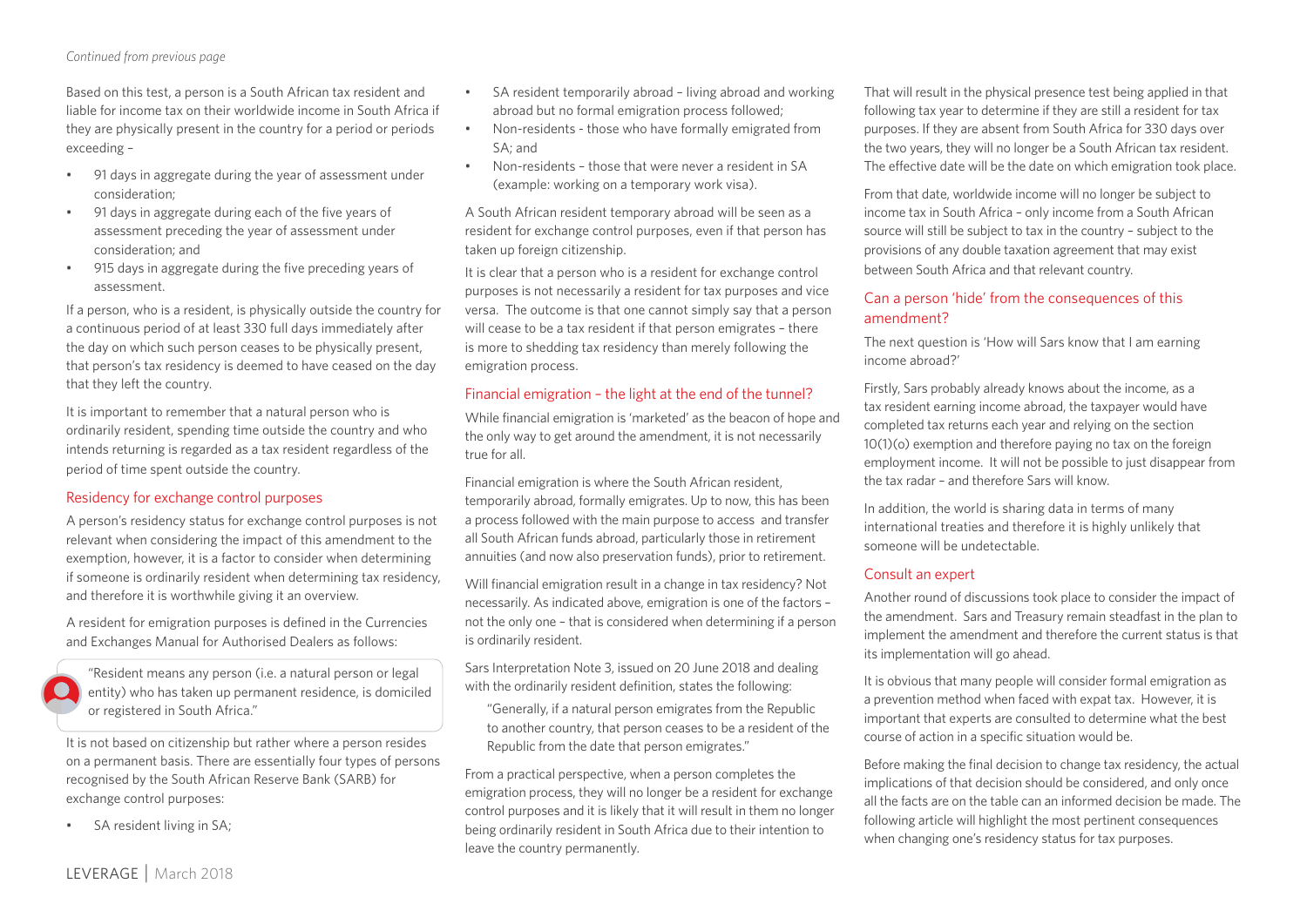# Emigration and a change in resident status and financial planning

In the light of the amendment to the foreign employment income exemption, many taxpayers are considering changing their tax residency.

The amendment will have the largest impact on South Africans who are abroad temporarily. It generally includes those who left South Africa for attractive career opportunities or those planning to relocate, but first testing the water. In most cases they didn't consciously decide to end their South African tax residency status and didn't emigrate formally either. Their assets remained in South Africa without any real consequence or plan.

#### What happens if tax residency changes?

When South African resident taxpayers become non-resident for tax purposes (doesn't meet the ordinarily resident or physical presence tests) they may become liable for capital gains tax (CGT). If a person stops being a resident, the Income Tax Act treats it as a deemed disposal of all assets.

When a person is no longer a tax resident, it is deemed that all assets are disposed of the day immediately before the cessation of residency. It is treated as if those assets are disposed of at market value on that day and then bought again at market value (which will be the new base cost when the asset is eventually sold).

The only exception to this rule is immovable property. The Act determines that immovable property won't be included in the deemed disposal provision as non-residents are still liable for CGT when selling property anyway.

The following example illustrates this:

Johanna moved to Dubai and has been working there full time. She returns to South Africa each year to visit family and friends and to consult with some of her old clients.

Due to the introduction of expat tax, and because she wants access to her retirement annuity, she has decided to formally emigrate.

She has also decided to break her working relationship with her South African clients. She has no intention of returning to the country and is not an ordinarily resident of South Africa any longer. The physical presence test has to be done to determine residency, and based on the test, she is no longer a resident for tax purposes.

#### Her assets are as follows:

| Asset                    | Market value           | Base cost |
|--------------------------|------------------------|-----------|
| Fixed property           | R3 000 000             | R1900000  |
| Share portfolio          | R <sub>2</sub> 400 000 | R1000000  |
| Unit trust<br>investment | R1500000               | R1000000  |
| Retirement annuity       | R1000000               | N/A       |

#### Note:

- The fixed property will not be treated as a deemed disposal.
- Retirement funds are not subject to CGT.

She indicated on her tax return that she stopped being a tax resident on 28 February 2019. As a result she is deemed to have disposed of all her assets on 27 February 2019, excluding immovable property. It will result in the following CGT (assuming her marginal tax rate for that year is 45%):

| Asset<br>subject to<br><b>CGT</b> | <b>Market</b><br>value           | <b>Base cost</b> | Gain     |
|-----------------------------------|----------------------------------|------------------|----------|
| Fixed<br>property                 | R3 000 000                       | R1900000         | N/A      |
| Share<br>portfolio                | R <sub>2</sub> 400 000           | R1000000         | R1400000 |
| Unit trust<br>investment          | R1500000                         | R1000000         | R500 000 |
| Retirement<br>annuity             | R1000000                         | N/A              | N/A      |
| Total gain                        |                                  | R1900000         |          |
|                                   | R40000<br>Less yearly exclusion  |                  |          |
| Net gain                          | R1860000                         |                  |          |
|                                   | Inclusion rate of 40%<br>R744000 |                  |          |
| Tax at $45%$                      |                                  | R334800          |          |

Johanna will have to pay this additional tax in this tax year due to the change in her tax residency status. As the assets are not actually sold, this can pose a serious cash flow problem as she might have to realise an asset to fund this tax.

*Continued on next page*

LEVERAGE | March 2018